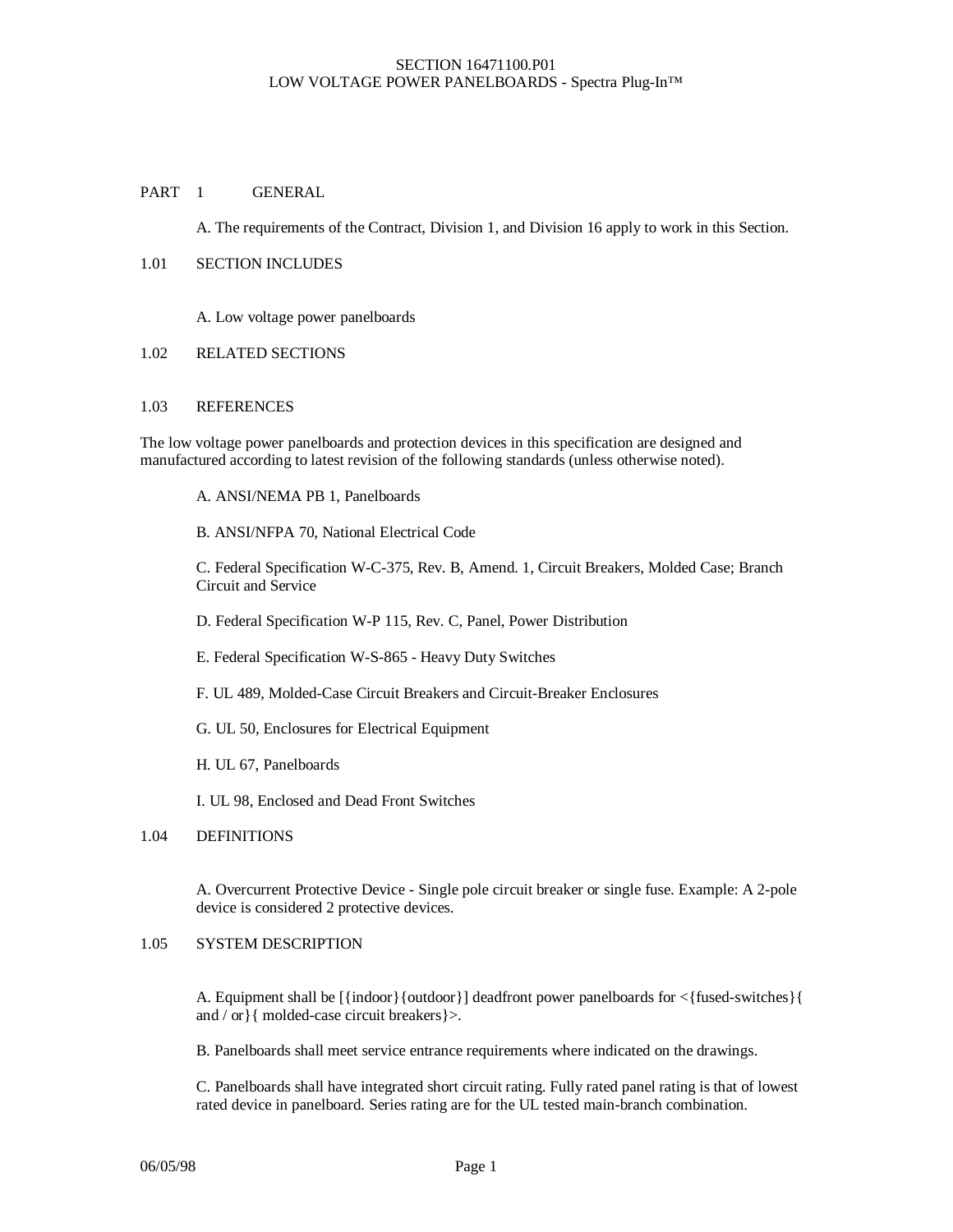### 1.06 SUBMITTALS

A. Manufacturer shall provide copies of following documents to owner for review and evaluation in accordance with general requirements of Division 1 and Division 16:

1. Product Data on specified product;

2. Shop Drawings on specified product;

3. Trip curves for each specified product.

## 1.07 PROJECT RECORD DOCUMENTS N/A

### 1.08 INSTALLATION, OPERATION AND MAINTENANCE DATA

A. Manufacturer shall provide copies of installation, operation and maintenance procedures to owner in accordance with general requirements of Division 1 and Division 16.

### 1.09 QUALITY ASSURANCE (QUALIFICATIONS)

A. Manufacturer shall have specialized in the manufacture and assembly of low voltage power panelboards for [25] years.

B. Low voltage power panelboards shall be listed and/or classified by Underwriters Laboratories in accordance with standards listed in Article 1.03 of this specification.

| 1.10 | REGULATORY REQUIREMENTS | N/A |
|------|-------------------------|-----|
|------|-------------------------|-----|

1.11 MOCK-UPS (FIELD SAMPLES) N/A

## 1.12 DELIVERY, STORAGE, AND HANDLING

A. Contractor shall deliver, store, protect, and handle products in accordance with recommended practices listed in manufacturer's and Maintenance Manuals.

B. Ship each low voltage power panelboard section in individual shipping splits for ease of handling. Each panelboard section shall be mounted on shipping skids and wrapped for protection.

C. Contractor shall inspect and report concealed damage to carrier within specified time.

D. Contractor shall store in a clean, dry space. Maintain factory protection or cover with heavy canvas or plastic to keep out dirt, water, construction debris, and traffic.

E. Contractor shall handle in accordance with manufacturer's written instructions to avoid damaging equipment, installed devices, and finish.

## 1.13 PROJECT CONDITIONS (SITE ENVIRONMENTAL CONDITIONS)

A. Follow (standards) service conditions before, during and after panelboard installation.

B. Low voltage power panelboards shall be located in well-ventilated areas, free from excess humidity, dust and dirt and away from hazardous materials. Ambient temperature of area will be between minus [30] and plus [25] degrees C. Indoor locations shall be protected to prevent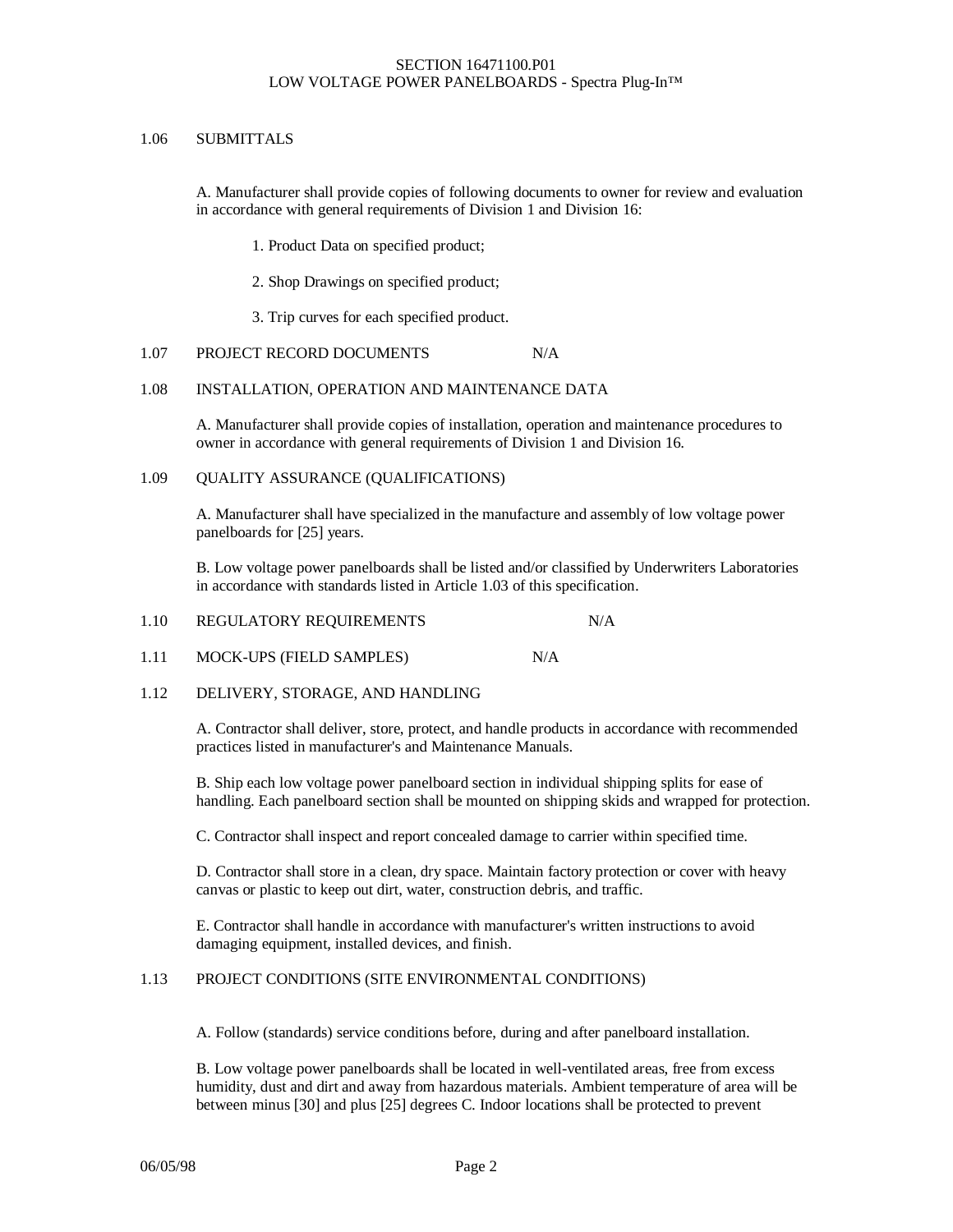moisture from entering enclosure.

#### 1.14 SEQUENCING AND SCHEDULING N/A

## 1.15 WARRANTY

A. Manufacturer warrants equipment to be free from defects in materials and workmanship for 1 year from date of installation or 18 months from date of purchase, whichever occurs first.

| 1.16 | <b>MAINTENANCE SERVICE</b> | N/A |
|------|----------------------------|-----|
|      |                            |     |

## 1.17 EXTRA MATERIALS N/A

#### 1.18 FIELD MEASUREMENTS

A. Contractor shall make all necessary field measurements to verify that equipment shall fit in allocated space in full compliance with minimum required clearances specified in National Electrical Code.

#### PART 2 PRODUCTS

#### 2.01 MANUFACTURER

A. General Electric Company products have been used as the basis for design. Other manufacturers' products of equivalent quality, dimensions and operating features may be acceptable, at the Engineer's discretion, if they comply with all requirements specified or indicated in these Contract documents.

## 2.02 MANUFACTURED ASSEMBLIES

A. Furnish GE Spectra Series Plug-In™ Low Voltage Power Panelboards (or equal) as indicated in drawings.

#### 2.03 COMPONENTS

Refer to Drawings for: actual layout and location of equipment and components; current ratings of devices, bus bars, and components; voltage ratings of devices, components and assemblies; and other required details.

#### A. Enclosures

1. Panel box shall be galvaneeled code gauge sheet steel with removable end walls.

2. Enclosures shall be surface mounted.

#### B. Fronts

1. Provide a four piece front to cover wiring gutter and wiring access areas. <{Provide a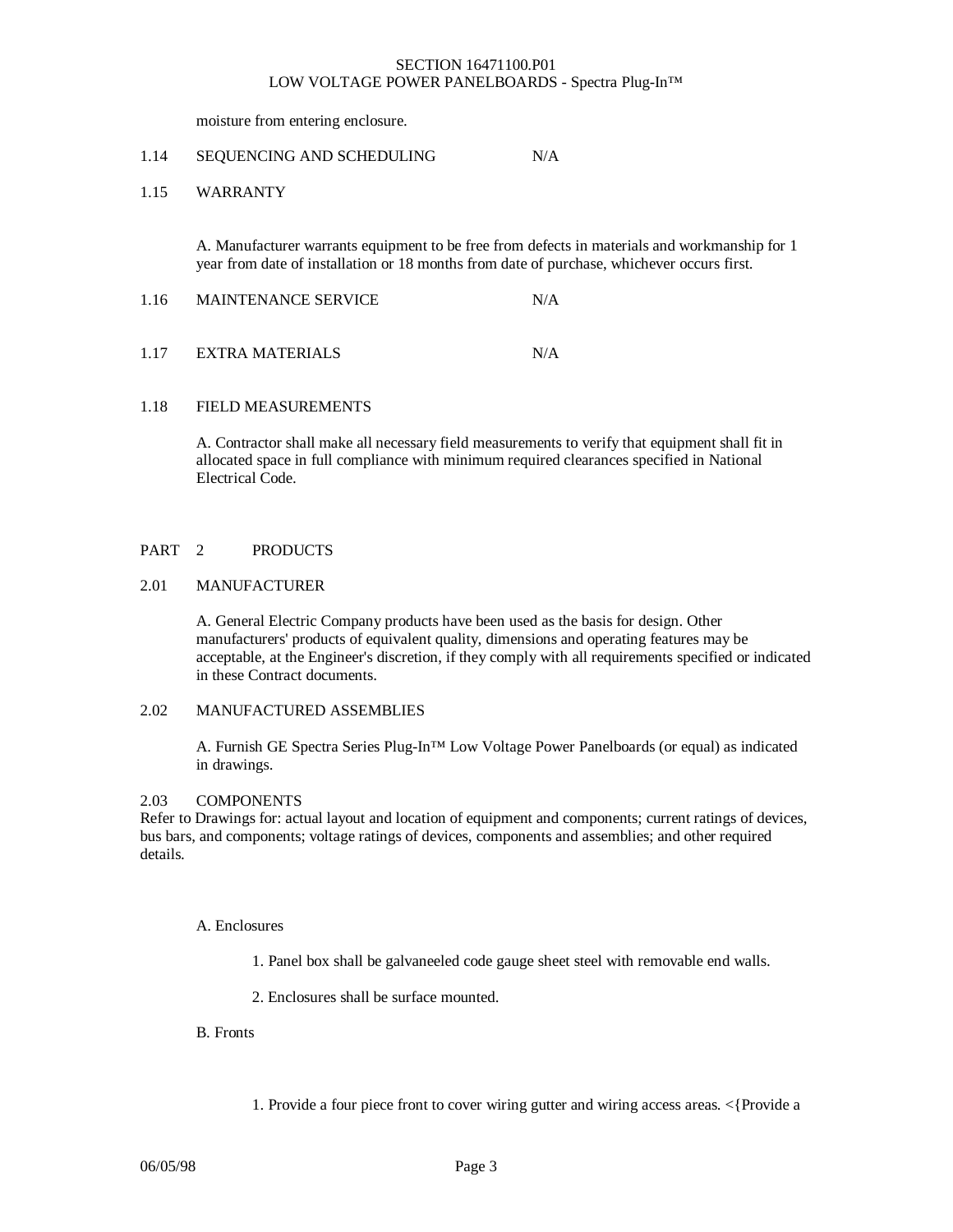lockable hinged door} with semi-concealed hinges to cover access to circuit breakers.>

 $\leq$  {2. Hinged door fronts, when specified, shall be provided with (select one of the following three options) }{a lockable inner door with leaf hinges.}{door-in-door.}{a front-hinged to box.} An inner door shall cover the circuit protective devices and shall be able to be locked.>

3. Door hinges shall be continuous piano hinges, welded to door(s) and bolted on front.

4. Door locks shall be [{GE slate red, Valox style}{Yale #511}{Corbin lift latch}{3 point latch}].

## C. Interiors

1. Panelboard interior shall be symmetrically designed and assembled such that circuit protective modules (fused switches less than 800 A or circuit breakers) are connected onto bus bar with positive gripping jaw assemblies and locked pressure connections.

2. Circuit-protective modules shall be designed for removal or replacement without disturbing adjacent protective devices and without removing  $\langle \text{main bus } \rangle$  {and / or }{branch circuit }>connections.

3. Interiors shall allow installation of fusible switches and molded-case circuit breakers in same panelboard.

4. Lugs shall be UL listed to accept solid or stranded [{copper}{aluminum}] cables. Lugs shall be bolted in place.

5. Panelboards shall be rated as indicated in drawings. Main devices shall have maximum rating of 1200 amperes.

6. Panelboards shall have flat, stacked, vertically aligned bus bars.

7. Bus bars shall be [{aluminum}{copper}]. The bus bars shall have sufficient cross sectional area to meet UL 67 temperature rise requirements through actual tests. The bus bars shall be [{standard density rated for 1000 amperes per square inch copper}{standard density rated for 750 amperes per square inch aluminum}{reduced density rated for 800 amperes per square inch copper}{reduced density rated for 600 amperes per square inch aluminum}].

8. Bus bars shall be phase-sequenced and rigidly supported by high impact resistant, insulated bus supporting assemblies to prevent vibration or short circuit mechanical damage.

9. Neutral bus shall be fully rated and able to be located in either corner of enclosure at line end to facilitate conductor termination. Furnish 200 percent rated neutral bus, if required by plans.

10. All solderless terminations shall be suitable for [{copper}{aluminum}] UL listed wire or cable and shall be tested and listed in conjunction with appropriate UL standards. Terminations shall be rated for use with conductor ampacity as assigned in the NEC 75 degree C table.

11. Ground wire terminations shall be provided as an optional kit for installation by panelboard installer without voiding UL label.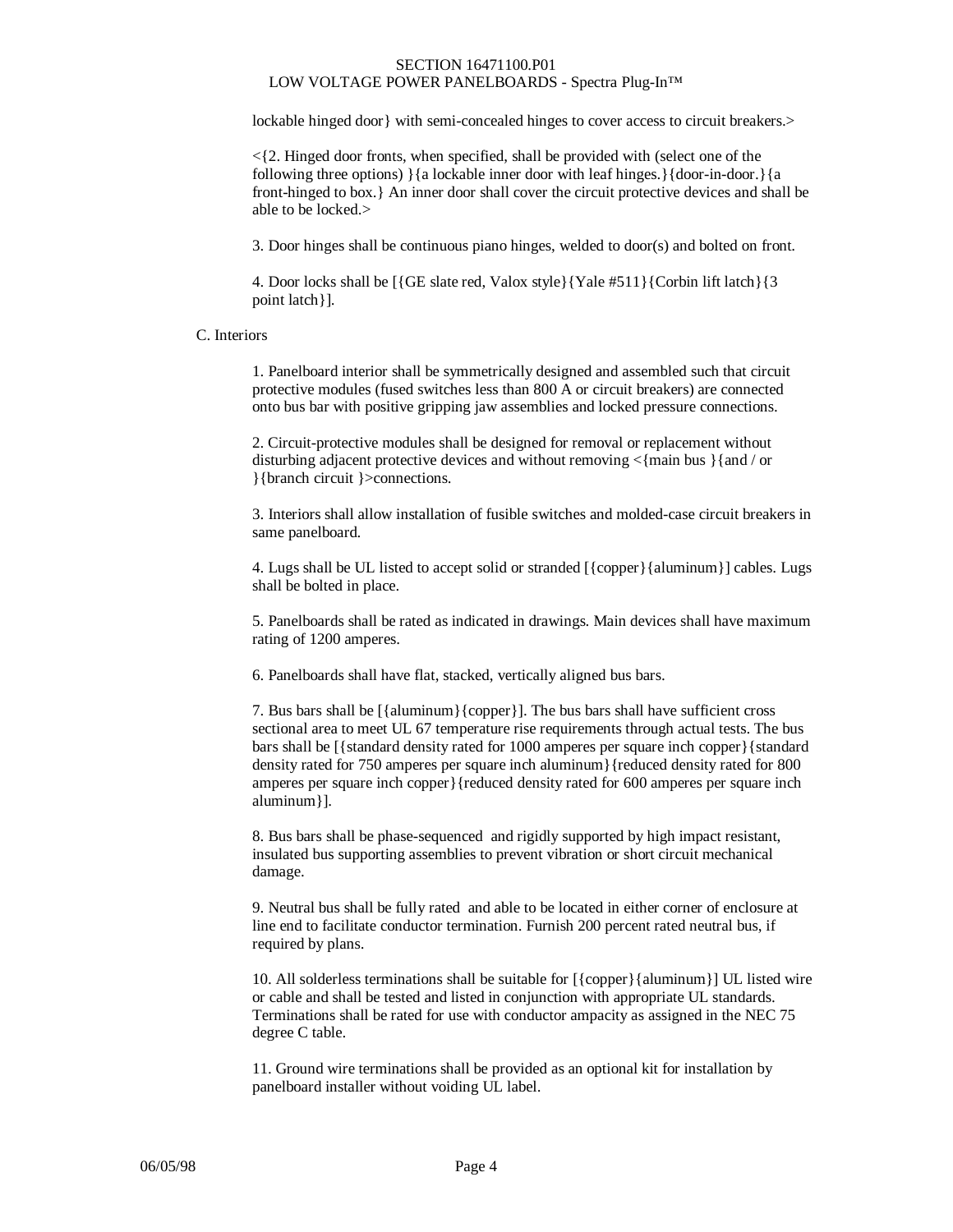### D. Main and Branch Devices

#### 1. Circuit breakers

a. Main and branch circuit breakers shall be quick-make, quick break, and trip indicating, GE Type low voltage molded-case (or equal).

b. Circuit breaker case shall have ON/OFF and International I/O position indicators.

c. Breaker faceplate shall list current rating, UL and IEC certification standards, and AIC ratings.

d. Circuit breakers shall be factory sealed and shall be date coded on breaker case.

e. Breakers shall be UL listed for reverse connection without restrictive line or load markings. Circuit breakers shall be able to mount in any operating position.

f. 3-pole breakers with ampere ratings greater than [150] ampere shall have rating plugs.

g. All circuit protective devices shall have the following minimum symmetrical current interrupting capacity [{18kA}{25kA}{35kA}{50kA}{65kA}{100kA}]. Interrupting rating of breakers shall not be less than maximum short circuit current available at incoming line terminals as shown on plans.

h. Breakers shall have UL listed series ratings, if specified in drawings.

i. Main breakers and lugs shall be convertible by installer for top or bottom incoming feed.

 $\langle i$ . Where indicated on the drawings, the main breaker shall be provided with integral ground fault pick-up and delay settings and adjustable long time, {and }{instantaneous }{and short time }{settings.}>

### 2. Fusible switches

a. Main and branch-fusible switches shall be positive, quick make, quick break type with double break, over center mechanism, GE Type ADS (or equal).

b. External handle shall be able to be padlocked in OFF position. Handle shall be interlocked with switch cover to prevent access to switch interior when switch is ON. Interlock shall have an override release.

c. Fusible switch units shall be fully interchangeable without disturbing units above or below and shall withstand available let-through short-circuit current as shown on plans.

#### E. Series Ratings

1. Panelboard series-connected ratings shall be attached to the panelboard enclosure.

#### 2.04 ACCESSORIES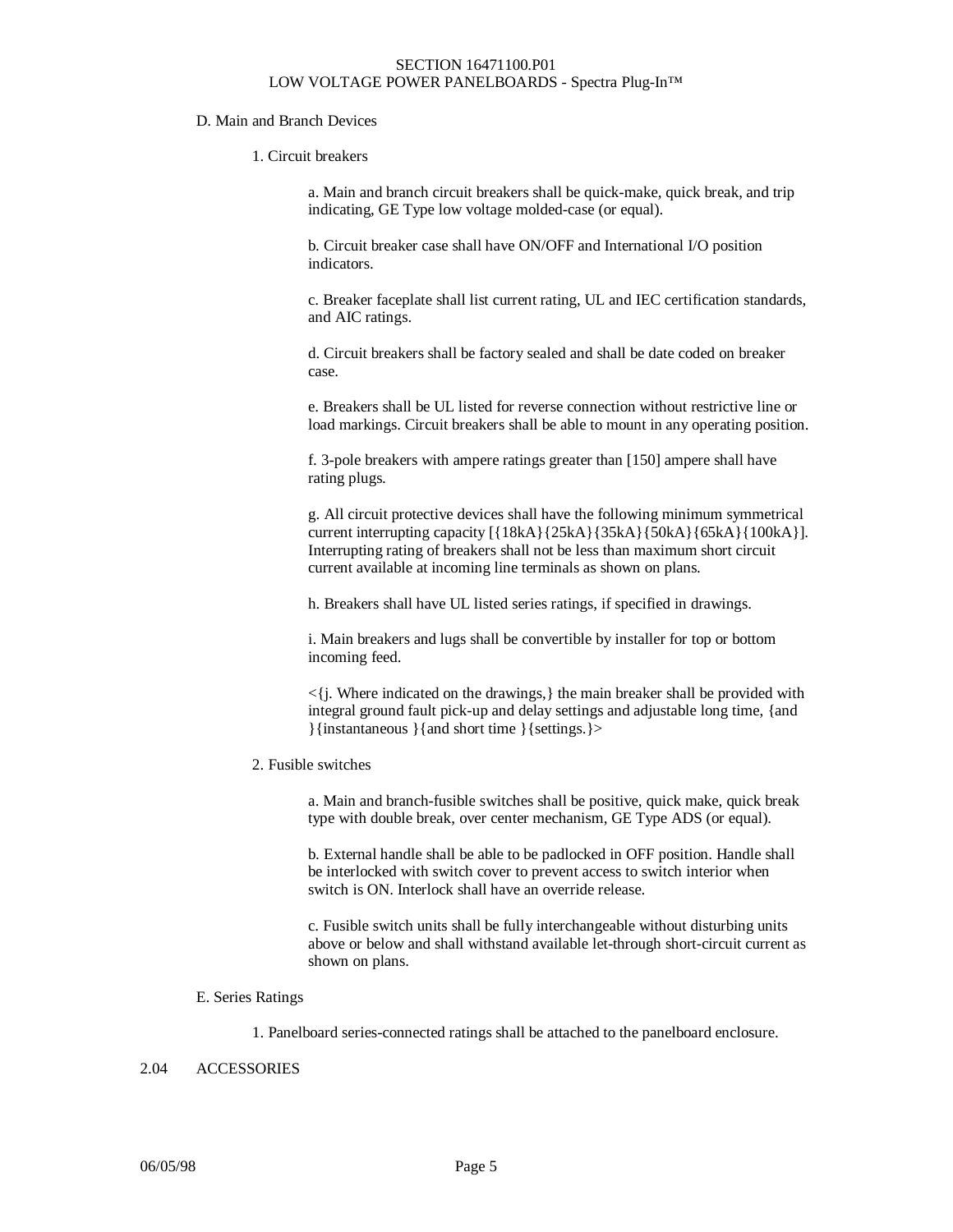A. <{Dual}{Through-feed}{Compression}> lugs

B. Padlocks

C. Non-padlock handle lock devices

D. Grounding bars. (Neutral bus shall have grounding strap for Service Entrance applications.)

E. Exterior mounted equipment label

F. Furnish nameplates for each device as indicated in drawings. Color schemes shall be as indicated on drawings.

G. Provide a TVSS as specified in Section 16479010.

# 2.05 TESTING

### 2.06 FINISH

A. Standard panelboard boxes shall be galvanealed (zinc finished) or galvanized.

B. Fronts shall be coated with phosphatized rust inhibitor and finish coated with ANSI 61 light gray baked on powder coat.

C. Screw fasteners shall be zinc coated to retard corrosion.

## PART 3 EXECUTION

### 3.01 EXAMINATION

- A. The following procedure shall be performed by the contractor.
	- 1. Verify that low voltage panelboards are ready to install.
	- 2. Verify field measurements are as shown on Drawings.
	- 3. Verify that required utilities are available, in proper location and ready for use.
	- 4. Beginning of installation means installer accepts conditions.

## 3.02 LOCATION

#### 3.03 INSTALLATION

Additional provisions and editing may be required for this part.

A. Contractor shall install per manufacturer's instructions.

B. Contractor shall install required safety labels.

3.04 FIELD QUALITY CONTROL N/A